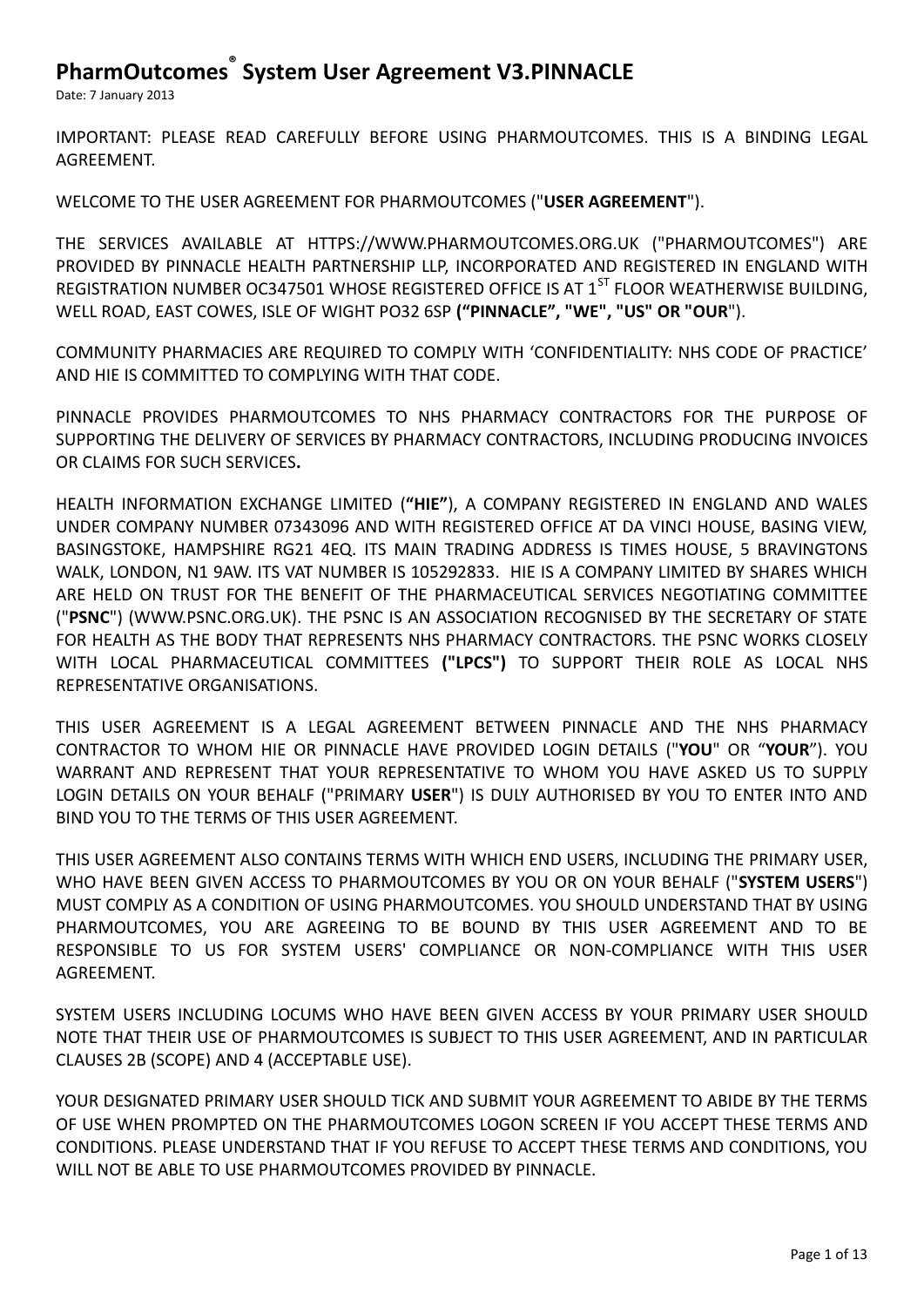Date: 7 January 2013

YOU SHOULD PRINT A COPY OF THESE TERMS AND CONDITIONS AND KEEP THEM CAREFULLY FOR FUTURE REFERENCE.

#### **1. Technical Requirements**

You will need to have Microsoft® Internet Explorer version 6 or later and a connection to the internet in order to access and use PharmOutcomes. It is recommended that you have a Personal computer with a minimum processor speed of 1.5GHz and 2 GB of RAM of which a minimum of 500 MB RAM should be free to run PharmOutcomes in the browser application, and a connection to the internet with minimum ADSL download speed of 8Mb/s to access and use PharmOutcomes. It is responsibility to ensure that these are in place.

#### **2. Scope and User Administration**

#### **2A Obligations on NHS Pharmacy Contractor**

- 2.1 If You accept this User Agreement, and in consideration of Your agreement to abide by the terms of this User Agreement, Your Primary User will be able to access and use PharmOutcomes in accordance with this User Agreement. Your Primary User will act as Your account holder for PharmOutcomes. Your Primary User will also be able to create, delete and maintain additional System User accounts for You within the criteria set out in this User Agreement. We will not create any System User accounts for You beyond the Primary User account.
- 2.2 You shall comply with, and shall ensure that the Primary User complies with the following conditions relating to System User accounts:
	- (a) all System Users authorised by You must be either Your officer or Your employee and for the purpose of this User Agreement, 'Your employee' shall be taken to include a locum or contractor who is engaged by You to provide pharmaceutical services and to also include any of Your professional advisers and any other categories of persons that we approve (such approval not to be unreasonably withheld or delayed);
	- (b) Your access to PharmOutcomes (and each of Your System Users' access to PharmOutcomes) is strictly limited to the account for Your particular pharmacy premises on PharmOutcomes;
	- (c) accessing or attempting to access accounts of other pharmacies on PharmOutcomes is strictly prohibited; and
	- (d) we (and our designated representatives) will only liaise with Your Primary User in relation to any queries, technical or otherwise, relating to PharmOutcomes.
- 2.3 You represent and warrant that System Users will comply with the terms of this User Agreement (in particular clauses 2B and 4, and shall not place You in breach of Your obligations in this User Agreement. You shall at all times be liable for all acts or omissions of Your System Users in connection with PharmOutcomes and shall indemnify us in relation to any liabilities, costs, expenses, loss or damages which we suffer or incur as a result of any act or omission of any of Your System Users.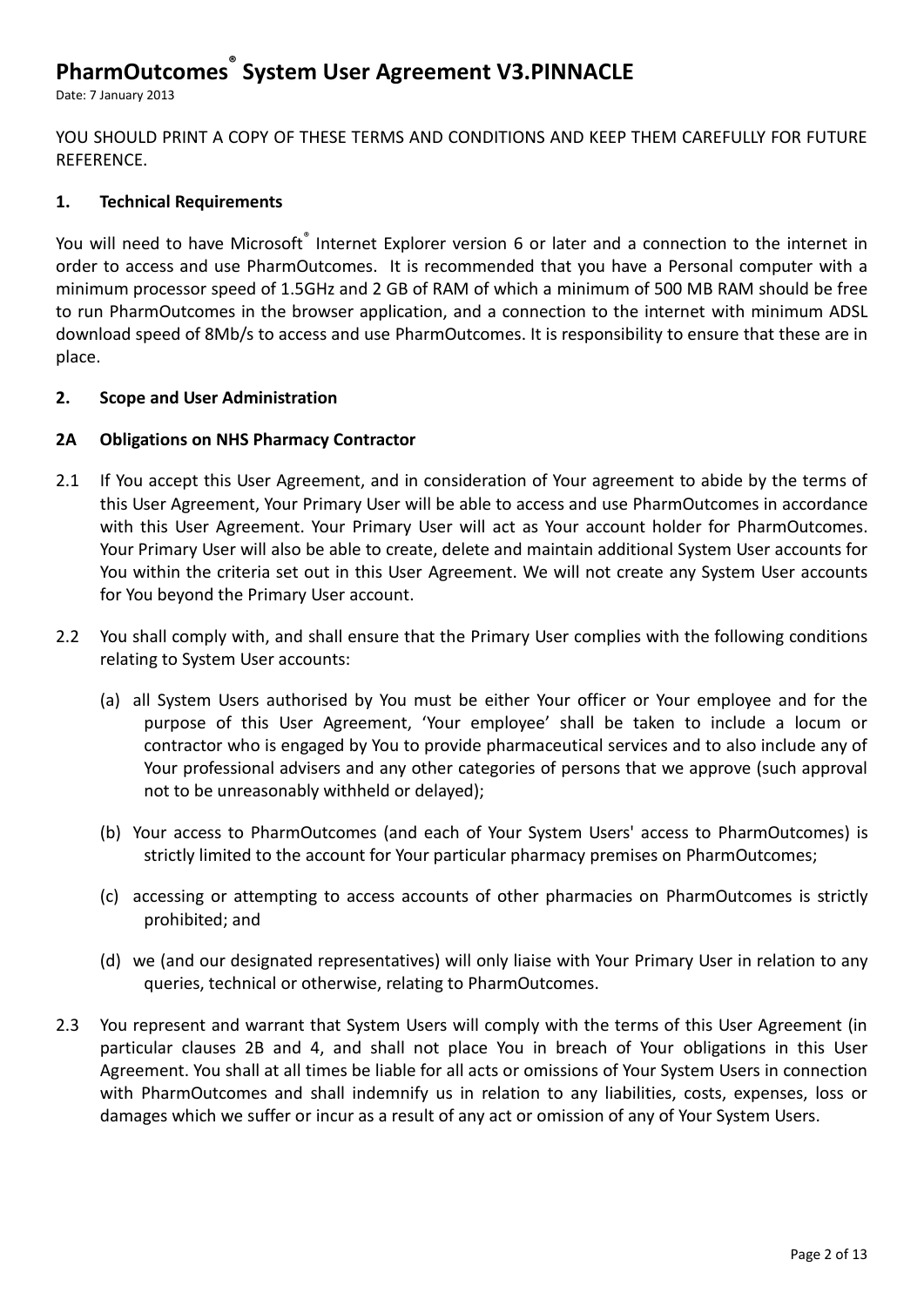Date: 7 January 2013

#### **2B Obligations on NHS Pharmacy Contractor and All System Users**

- 2.4 Your use and right to access PharmOutcomes is subject at all times to Your compliance with the terms of this User Agreement.
- 2.5 You are responsible for the confidentiality, security and proper use of Your Hard Key Rescue Card (where applicable), user ID (where applicable), passwords and security codes allocated by us or by the Primary User which are used in connection with PharmOutcomes (including changing such passwords and security codes on a regular basis) and must take all necessary steps to ensure that they are kept confidential, secure, used properly and not disclosed to unauthorised people. You shall be solely responsible for any damage caused by any such unauthorised access.
- 2.6 You must immediately inform us if there is any reason to believe that Your User ID, password, or security code allocated by us or by the Primary User has, or is likely to, become known to someone not authorised to use it or is being, or is likely to be, used in an unauthorised way.
- 2.7 We reserve the right to suspend a User ID, password, security code or access to PharmOutcomes by giving You reasonable notice to the extent and for the duration that we, in good faith, have reason to believe that there is, or is likely to be, a breach of security or misuse of PharmOutcomes. In the event we exercise this suspension right we will resolve the issue as soon as possible and will use reasonable endeavours to do so promptly. Suspension may be without notice if we at our sole discretion and in good faith, decide on reasonable grounds that the breach of security or misuse of PharmOutcomes is likely to cause damage to the integrity of any data stored on the system, or is likely to lead to a breach of our obligations under this User Agreement or to a breach of our obligations to any other users of PharmOutcomes, particularly with respect to confidentiality or data protection.
- 2.8 We reserve the right to require You to change any or all of the security code or passwords allocated by us or the Primary User and used by any System Users in connection with PharmOutcomes where we reasonably believe it is necessary for You to do so to preserve security of PharmOutcomes.
- 2.9 System User IDs must only be changed by Your Primary User. If You forget, lose or wish to change a password or User ID allocated by us or by Your Primary User, You must contact us or Your Primary User as appropriate and satisfy such reasonable security checks as may be operated.
- 2.10 You shall provide all such reasonable assistance, facilities and information to us and any of our employees, agents, or sub-contractors as we may reasonably require in order to enable us to provide PharmOutcomes to You.

#### **3. Your Information and Commissioner Information**

3.1 "**Your Information**" means any information You enter in PharmOutcomes including but not limited to pharmacist details, prescriber details and patient details, details of patient consultations, prescriptions, courses of treatment and associated service records. You are solely responsible for the accuracy of Your information.

"**Anonymised Information**" means the version of Your Information that has been anonymised by Pinnacle such that none of the data subjects in the anonymised version can be identified.

"**Web Hosting Service Provider**" means Tollon Limited, Suite 4 Scotts Sufferance Wharf, 1 Mill Street, LONDON, SE1 2DE, **Company No. 03565311.**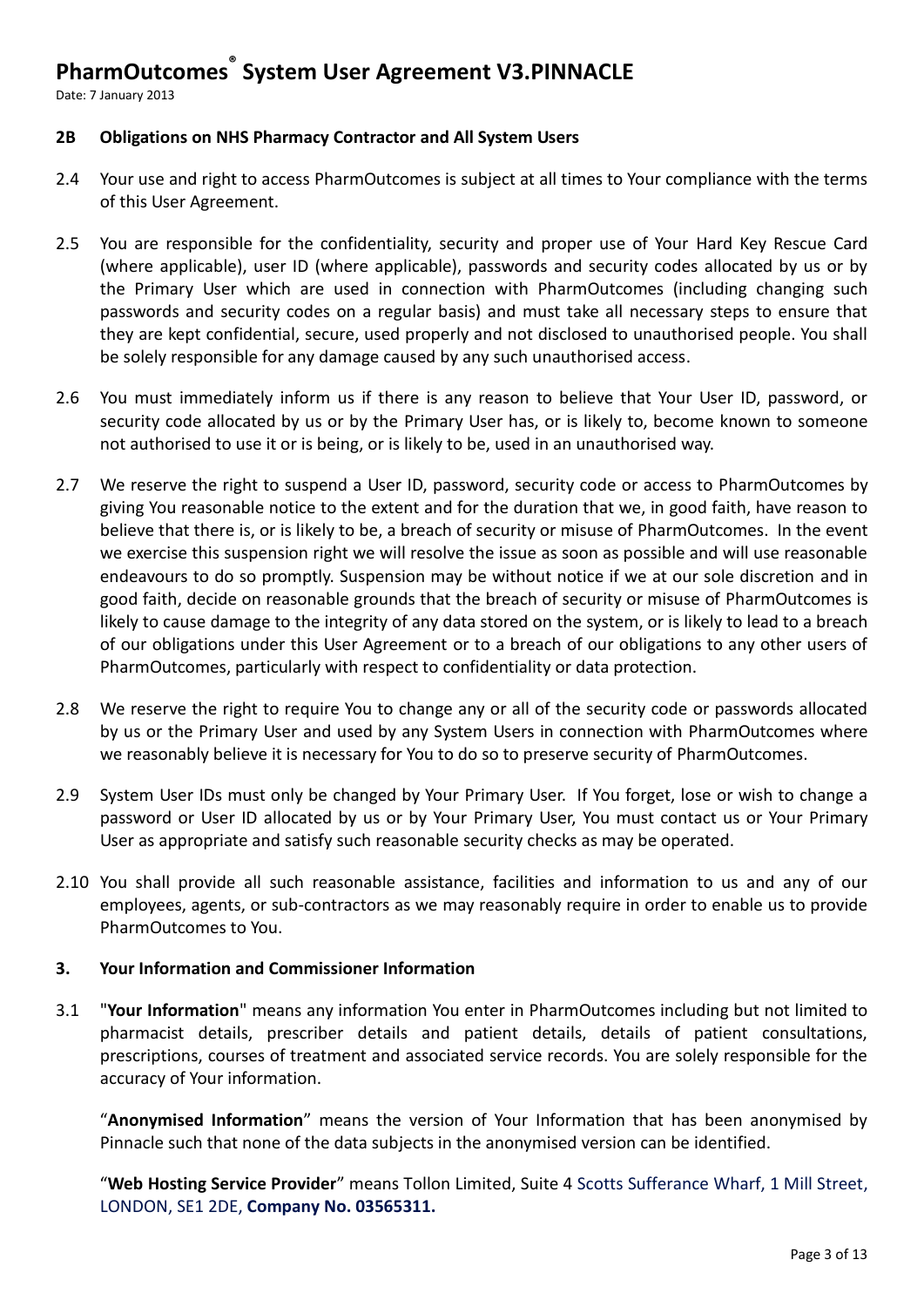Date: 7 January 2013

- 3.2 By this User Agreement, You authorise Pinnacle to use Your Information for the purposes of fulfilling its obligations pursuant to this User Agreement.
- 3.4 You grant Pinnacle the right to anonymise Your information on the terms and conditions set out in this User Agreement. You grant Pinnacle a non-exclusive, royalty-free licence to use the Anonymised Information, and aggregate it, for use for commercial and non-commercial purposes which Pinnacle and PSNC reasonably consider to be of benefit to the interests of the pharmacy community as a whole or as may otherwise be required to fulfil legal or regulatory obligations of Pinnacle or PSNC. Pinnacle may provide such Anonymised Data to PSNC and to other entities relevant to the pharmacy community, such as the NHS Commissioning Board, other commissioners of services, NHS Employers and the Department of Health. For example, Pinnacle may provide summary reports of collated Extracted Data across various pharmacies to the NHS Commissioning Board, other commissioners of services, NHS Employers and the Department of Health. Pinnacle will ensure access, use and processing of the Anonymised Information is compliant with the Data Protection Act 1998 and will not aggregate or publish any information in any way that may compromise the commercial confidentiality of Your Information or the Anonymised Information or be in breach of the NHS Information Governance Guidelines or which would cause you to be in breach of the Data Protection Act 1998.
- 3.5 There will be a small number of technical support staff of Pinnacle or contractors to Pinnacle (e.g. the Web Hosting Service Provider) **("Pinnacle Contractors")** who will have access to all data and Your Information stored on PharmOutcomes, but such staff or contractors will access the information only to the extent necessary for the purpose of managing the databank and / or resolving user concerns and shall at all times be subject to the provisions of clauses 5 and 6.

#### **4. Acceptable Use, Access and Interference**

- 4.1 Your Information, Your use and Your activity on PharmOutcomes must not
	- (a) be false, inaccurate or misleading;
	- (b) involve sending or knowingly allowing the sending or receiving, uploading, downloading, using or re-using any information or material which:
		- i. may be offensive or menacing, abusive, defamatory, or in breach of confidence, privacy or any other rights; or
		- ii. is technically harmful or contains any computer viruses, macro viruses, trojan horses, worms or anything else designed to interfere with, interrupt or disrupt the normal operating procedures of a computer or surreptitiously intercept, access without authority or expropriate any system, data or personal information;
	- (c) infringe any third party's copyright, patent, trade mark, trade secret or other intellectual property or other proprietary rights or rights of publicity or privacy PROVIDED ALWAYS that this clause will not apply in respect of any services, software, databases or other materials provided by or on behalf of HIE, Pinnacle, or the Web Hosting Service Provider;
	- (d) in any way cause annoyance, inconvenience or needless anxiety;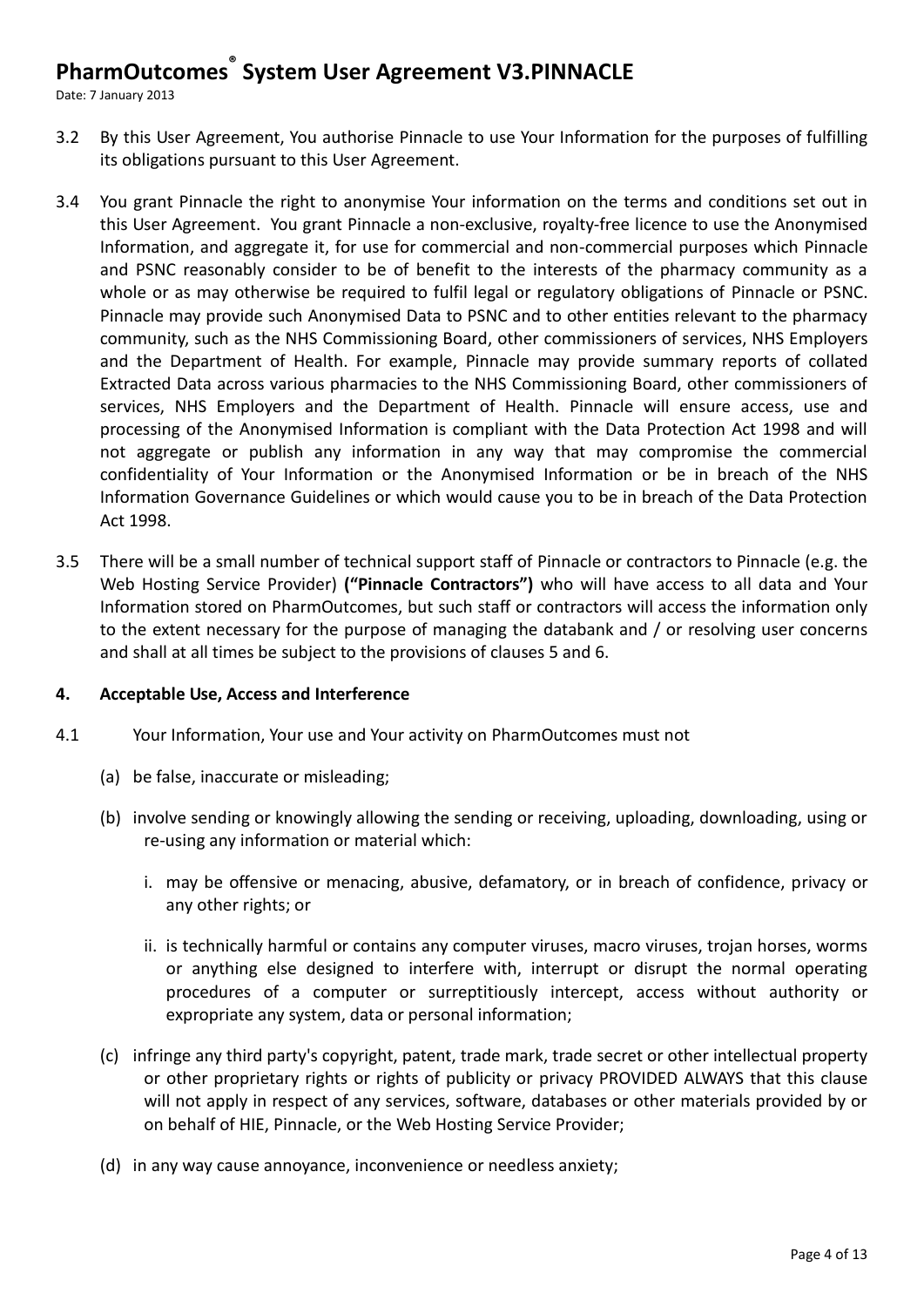Date: 7 January 2013

- (e) involve sending or providing or allowing the sending or providing of unsolicited advertising or promotional material that the recipient has not consented to receive (where consent is necessary to comply with applicable laws);
- (f) be other than in accordance with the acceptable use policies provided to You from time to time and generally accepted internet standards, or otherwise in a way that causes us loss;
- (g) be fraudulent; be in breach of any applicable laws or regulations, be obscene, indecent or contain child pornography;
- (h) be in contravention of the instructions given to You by us or any public telecommunications operator or other competent authority in the UK;
- (i) create liability for us or cause us to lose (in whole or in part) the services of our internet service providers or other suppliers;
- (j) in any way interrupt or damage any access to PharmOutcomes or impair the effectiveness or functionality of PharmOutcomes.
- 4.2 You do not have a right to link to the PharmOutcomes site without our prior express written permission. You may not misuse the PharmOutcomes site (including, without limitation, by hacking or accessing or attempting to access any unauthorised part of the PharmOutcomes site).
- 4.3 We shall fully co-operate with any law enforcement authorities or court order requesting or directing us to disclose the identity or locate anyone posting any material in breach of clause 4.
- 4.4 You agree that You will not use any robot, spider, scraper or other automated means to access PharmOutcomes or any Site on PharmOutcomes for any purpose without our prior express written permission.
- 4.5 You further agree that You will not:
	- (a) take any action that imposes, or may impose as determined by us an unreasonable or disproportionately large load on our infrastructure;
	- (b) copy, reproduce, modify, create derivative works from, distribute or publicly display any content (except for Your Information) from the PharmOutcomes site without the prior express written permission of Pinnacle, and any appropriate third party, as applicable;
	- (c) interfere or attempt to interfere with the proper working of PharmOutcomes or any activities conducted on the PharmOutcomes site;
	- (d) bypass any measures we may use to prevent or restrict access to PharmOutcomes.
- 4.6 We do not authorise You to extract or re-utilise substantial parts of PharmOutcomes, or to make systematic and repeated extractions or re-utilisations of insubstantial parts of PharmOutcomes.
- 4.7 In the event of any failure preventing You from inputting Your Information into PharmOutcomes, You are advised to keep paper-based records of such information as You would have inputted into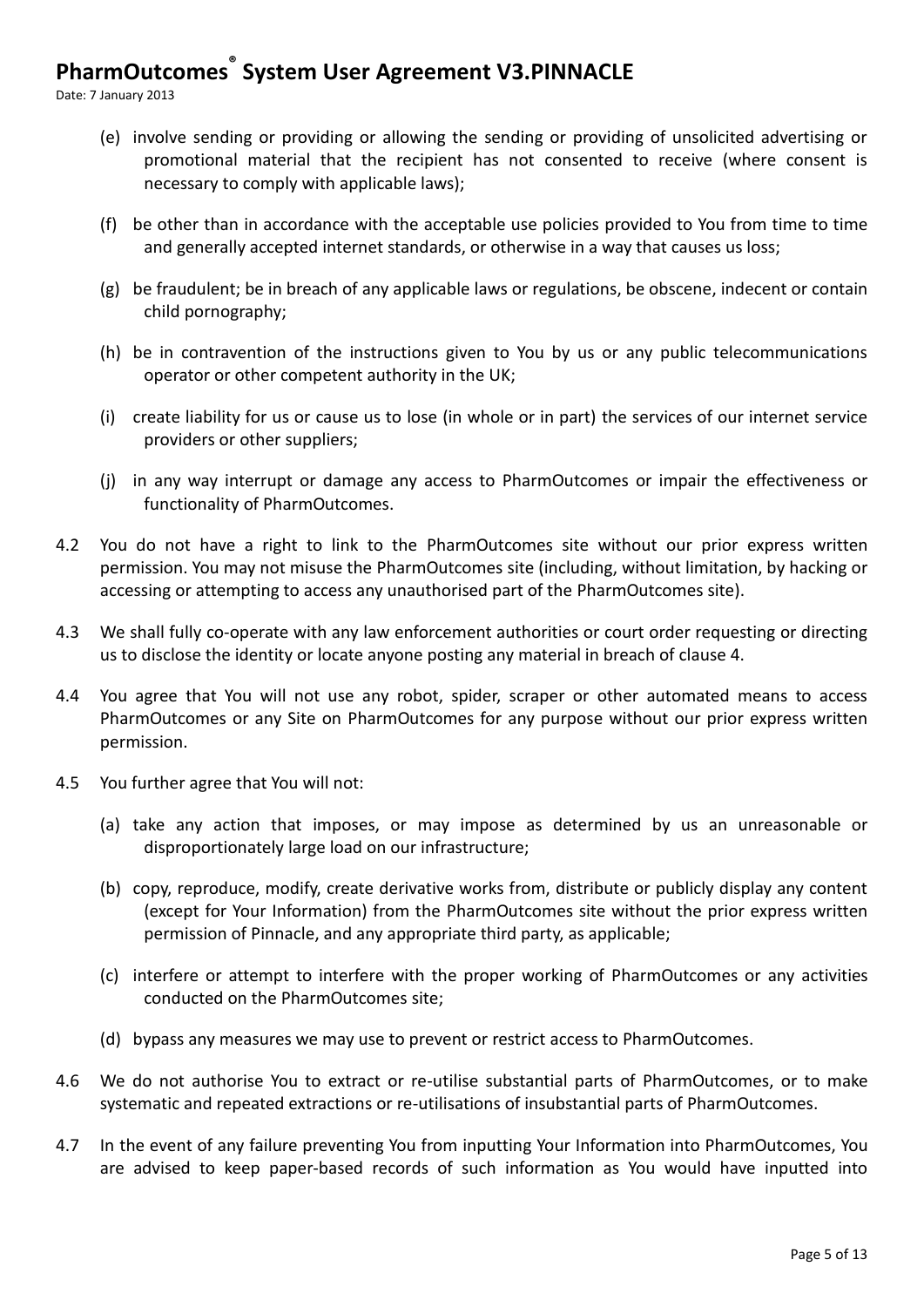Date: 7 January 2013

PharmOutcomes during this period and to input such information into PharmOutcomes as soon as reasonably practicable once such failure is resolved.

- 4.8 Without limiting our other remedies, we may limit or prevent Your access or activity on PharmOutcomes (on reasonable notice recognising that in an emergency situation, no notice may be reasonable notice) in any of the following circumstances:
	- (a) in accordance with clause 2.7;
	- (b) if You breach this User Agreement;
	- (c) if, despite our reasonable endeavours, we are unable to verify or authenticate any information You provide to us (other than Your Information which will not be verified or authenticated by us); or
	- (d) if we reasonably believe that Your actions may cause financial loss, legal liability, breach data protection laws or infringe patient or commercial confidentiality PROVIDED ALWAYS that if You can reasonably demonstrate that Your actions would not have such effect, we shall promptly reinstate Your access and/or activity.

#### **5. Data Protection**

- 5.1 "**Personal Data**", "**Data Controller**", "**Data Processor**" and "**Data Subject**" each have the meanings given to them by the Data Protection Act 1998 (as may be amended from time to time) and in the case of Personal Data includes the categories of 'sensitive' personal data set out in Section 2 of that Act.
- 5.2 In the course of this Agreement, if You transfer **Personal Data** (which, for the purposes of this User Agreement includes Sensitive Personal Data) to PharmOutcomes, the parties intend that You will be the Data Controller and we will be a Data Processor in relation to such Personal Data.
- 5.3 Where You input Personal Data into PharmOutcomes, You warrant and represent that You are entitled to use Pinnacle as a Data Processor under the Data Protection Act 1998 to perform its obligations in accordance with this User Agreement.
- 5.4 Whenever Pinnacle processes Personal Data on Your behalf it will and will procure, in a contract made in writing, that its agents and subcontractors (including but not limited to the Pinnacle Contractors) each of whom may only be appointed if it has given sufficient guarantees to protect the Personal Data in accordance with this clause 5.4) will:
	- (a) do so solely to perform our obligations under this User Agreement;
	- (b) to anonymise Your Information so as to create a separate file of Anonymised Information for it to use in accordance with clause 3.4 PROVIDED ALWAYS that on the creation of the Anonymised Data, it will permanently delete all copies (whether whole or part copies) of Your Information such that it does not retain any of Your Information whatsoever (but for the avoidance of doubt, Your Information stored by the Web Hosting Service Provider will not be deleted by the creation of the Anonymised Data);
	- (c) in the case of the Web Hosting Service Provider, to host PharmOutcomes;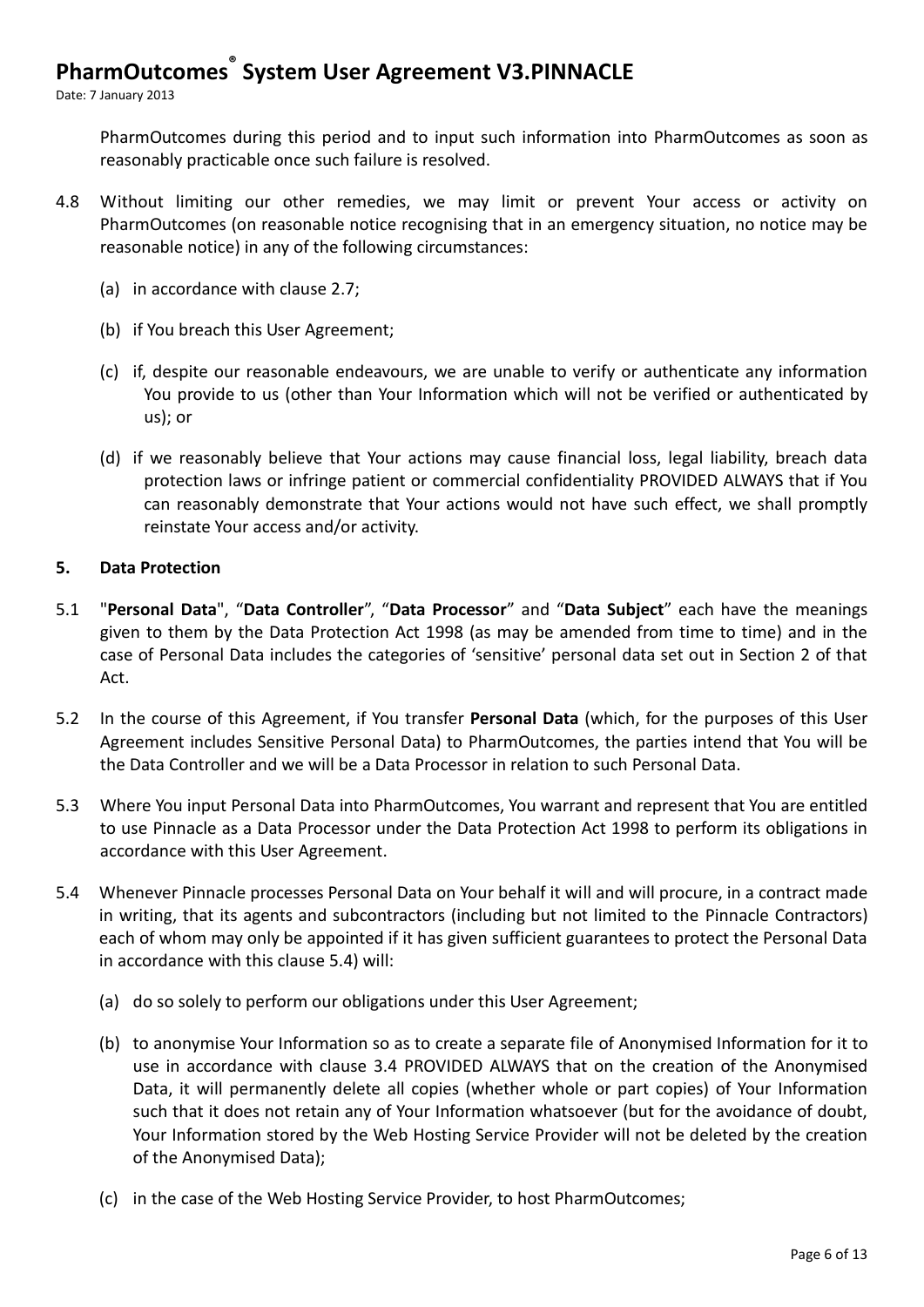Date: 7 January 2013

- (d) exercise a degree of skill, prudence and diligence which would reasonably and ordinarily be expected from a skilled and experienced user in providing systems similar to PharmOutcomes acting in good faith in relation to the storing and processing of such Personal Data;
- (e) act only on and in compliance with Your instructions (as the Data Controller) as such instructions are given and varied by You from time to time;
- (f) take appropriate technical and organisational measures against unauthorised and/or unlawful processing of Personal Data and against accidental loss, theft, and/or destruction of, and/or damage to, Personal Data which shall include but is not limited to:
	- i. compliance with the ISO standard 27001:2005 (without having any obligation to apply for and be accredited under the standard) that are appropriate to the services being provided to You under this User Agreement;
	- ii. ensuring only those persons who have a need to know (whether employees, agents, subcontractors or otherwise) have access to the Personal Data and that they have undergone appropriate training on the care and handling of the Personal Data that are the subject of this User Agreement;
	- iii. notifying You of any security incident that may compromise the Personal Data or any of Your customers;
	- iv. encrypting the Personal Data from the point of key entry into PharmOutcomes by You using at least 128-bit encryption technology and allowing the decryption keys to be used only by the Anonymisation Service Provider to the extent and for the duration necessary to create the Anonymised Information;
	- v. preventing all those persons who have access to Personal Data accessing it via or storing it on any insecure network, equipment or device;
- (g) not store or transfer any of Personal Data in Your Information to any country outside of the United Kingdom;
- (h) promptly assist You with any subject access requests received from Data Subjects so as to ensure that You can meet the statutory timescales for complying with such a request;
- (i) not disclose the Personal Data to any third party in any circumstances other than with Your prior written consent or in compliance with a legal obligation;
- (j) co-operate with You to enable You to monitor compliance with the obligations set out in this User Agreement; and
- (k) return the Personal Data (including all copies and derivative works) to You and to securely destroy all remaining copies of Personal Data by:
	- i. in the case of electronic copies: secure physical destruction of the storage media or secure deletion using appropriate electronic shredding software using a minimum setting of US DOD overwriting standard (7 passes); and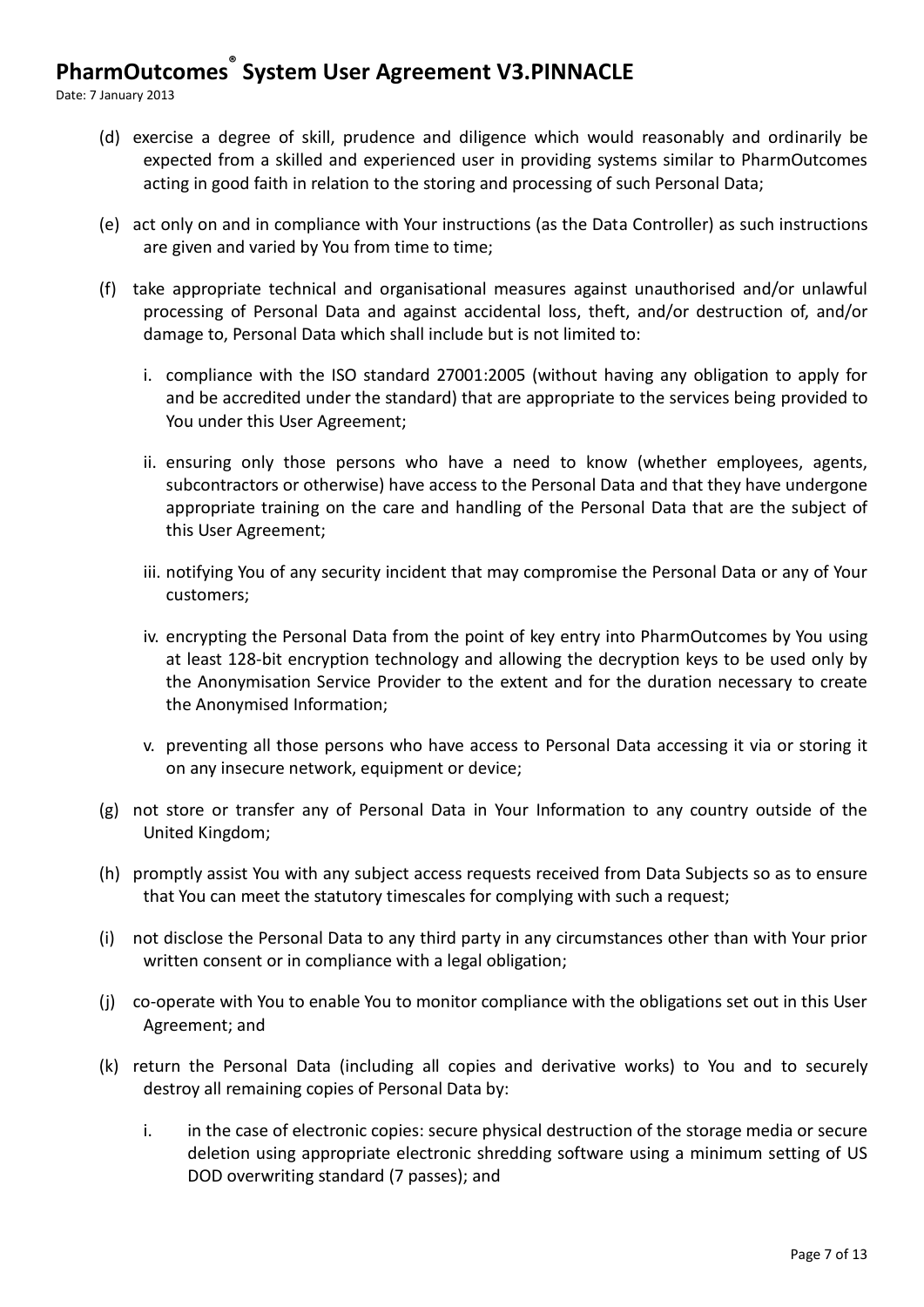Date: 7 January 2013

ii. in the case of hard copies: secure destruction by cross-cut shredding and secure re-cycling of the resulting waste

on termination of this User Agreement providing certification by an officer of Pinnacle that this clause 5.6(k) has been fully complied with.

### **6. Confidential Information and Freedom of Information**

- 6.1 We hereby undertake to:
	- (a) keep all of Your Information as confidential and not use it for any purposes other than for the provision of PharmOutcomes in accordance with this User Agreement;
	- (b) not without Your written consent disclose Personal Data in whole or in part to any person save those of our employees, agents and sub-contractors involved in the provision of PharmOutcomes and who have, and to the extent that they have, a need to know the same and provided at all times that the employee, agent or sub-contractor is subject to the provisions set out in clause 5 and agrees to keep such Personal Data confidential.
- 6.2 The provisions of this clause 6 shall not apply to the whole or any part of confidential information to the extent that is:
	- (a) already in the other's possession without duty of confidentiality on the date of its disclosure;
	- (b) in the public domain other than as a result of a breach of this clause; or
	- (c) to the extent that disclosure of such information may be required by any governmental agency or by operation of law and, in either such case, we will shall use reasonable endeavours to notify You of such prior requirement prior to making the disclosure save as to when such notification is prohibited by any operation of law.
- 6.3 Our obligation to keep confidential information confidential will survive the termination of this User Agreement.
- 6.4 Pinnacle acknowledges and accepts that for the purposes of the Freedom of Information Act 2000 and the Freedom of Information (Scotland) Act 2002 (together FOIA Acts), to the extent that You are a public authority for the purposes of either or both of the FOIA Acts, this Agreement is subject to Your obligations and commitments under the FOIA Acts. In particular, we agree and shall procure that the Web Hosting Service Provider (and any other third parties that we use) agrees:
	- (a) to assist and co-operate with You to enable You to comply with Your disclosure obligations under the FOIA Acts;
	- (b) that the decision on whether any exemption to the general obligations of public access to information applies to any request for information received under the FOIA Acts is a decision solely for You;
	- (c) where we or the Web Hosting Service Provider, and/or any other third party receives a request for information under the FOIA Acts, it will not respond to such request (unless directed to do so by You) and will promptly transfer the request to You;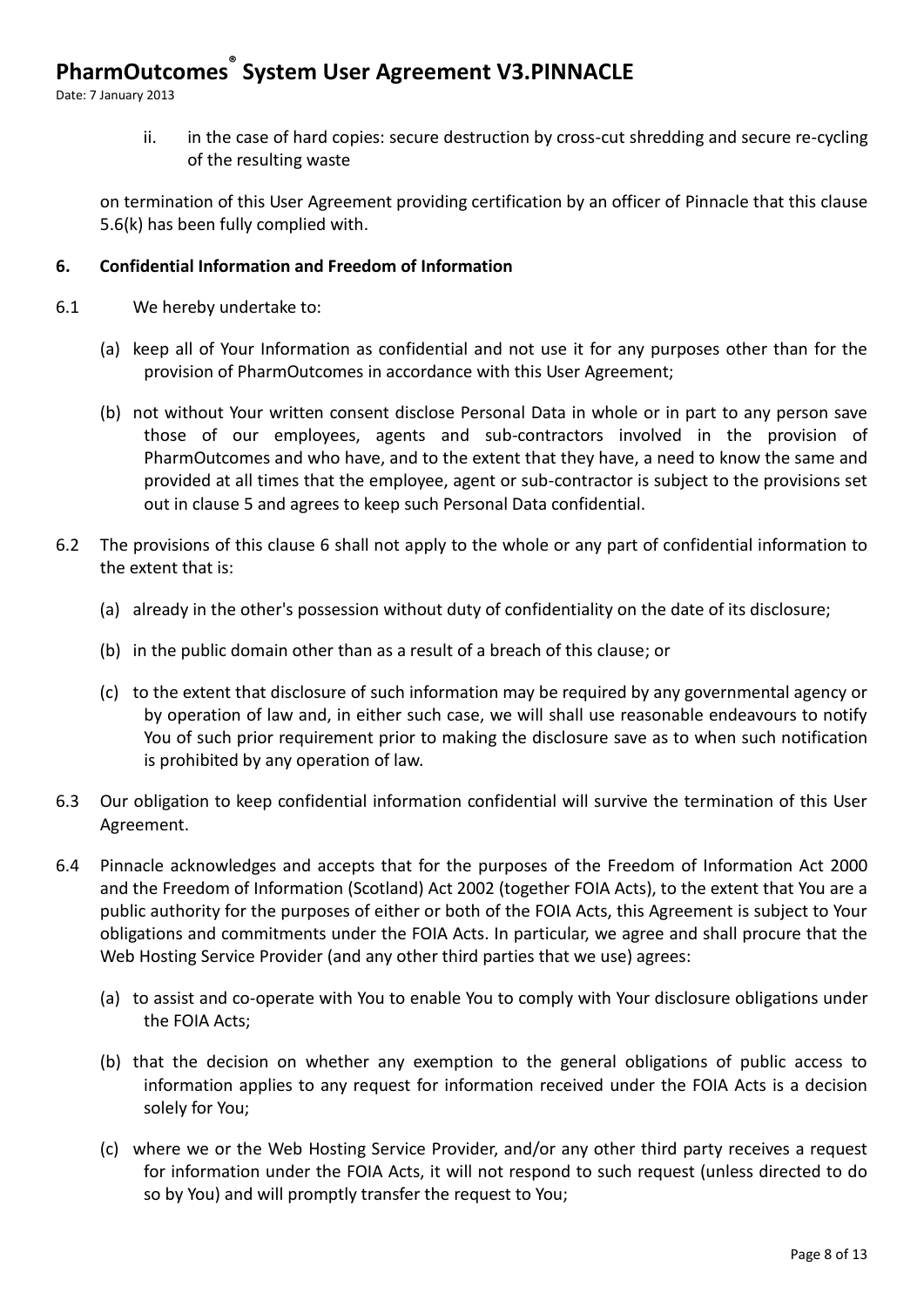Date: 7 January 2013

- (d) You, acting in accordance with the codes of practice issued and revised from time to time under the FOIA Acts and the Environment Information Regulations 2004 and/or any decision of the Information Commissioner, the Court or other competent authority, may disclose information concerning us, the Web Hosting Service Provider, and/or any other third party and/or this Agreement either without consultation or, following consultation and having taken the relevant person's views into account; and
- (e) to assist You in responding to a request for information by providing all information requested by You within (5) five days of such request.

#### **7. Intellectual Property**

- 7.1 We shall indemnify You against any third party claim, action, proceeding or demand that may be brought, made or prosecuted against You by any person arising from any infringement of any intellectual property rights in PharmOutcomes if:
	- (a) any infringement or alleged infringement is not caused by any unauthorised changes to or unauthorised use of PharmOutcomes made by You or by anyone acting on Your behalf or authorised by You;
	- (b) You do not make any statement or admission without our prior written consent unless You are required to make such statement or admission without our prior written consent by a court, tribunal, a regulator or applicable law; and
	- (c) we or somebody of our choosing is in control of the defence of any action or such claim and all negotiations for settlement or compromise and You give us and anybody of our choosing all reasonable assistance with the defence or settlement of such claim at our expense.

#### **8. Service Levels**

- 8.1 We will use reasonable efforts to ensure that PharmOutcomes is available to You between 8am and 11pm, Monday to Saturday for no less than 97.5% of the time ("**Core Service Hours**") however, we do not guarantee continuous, uninterrupted or secure access to PharmOutcomes during the Core Service Hours or otherwise and You acknowledge that the operation of and access to PharmOutcomes may be impaired by numerous factors outside of our control.
- 8.2 You further acknowledge that outside the Core Service Hours, user access to the System may be restricted to allow scheduled maintenance and/or improvements to PharmOutcomes. However we will endeavour to minimise the impact on Your use of PharmOutcomes and will use reasonable efforts to give You notice of such scheduled interruptions.
- 8.3. We will use reasonable endeavours to ensure that PharmOutcomes and all data stored on it will be backed up by the Web Hosting Service Provider as follows. The PharmOutcomes platform is maintained in England, and a mirrored copy of the database is maintained as part of the PharmOutcomes Disaster Recovery arrangements. Incremental backups are created each day, with full backups carried out periodically.
- 8.4 We will take reasonable precautions to ensure that PharmOutcomes is safeguarded from known viruses or other contaminants. However, we do not guarantee that PharmOutcomes will operate free from viruses or other contaminants.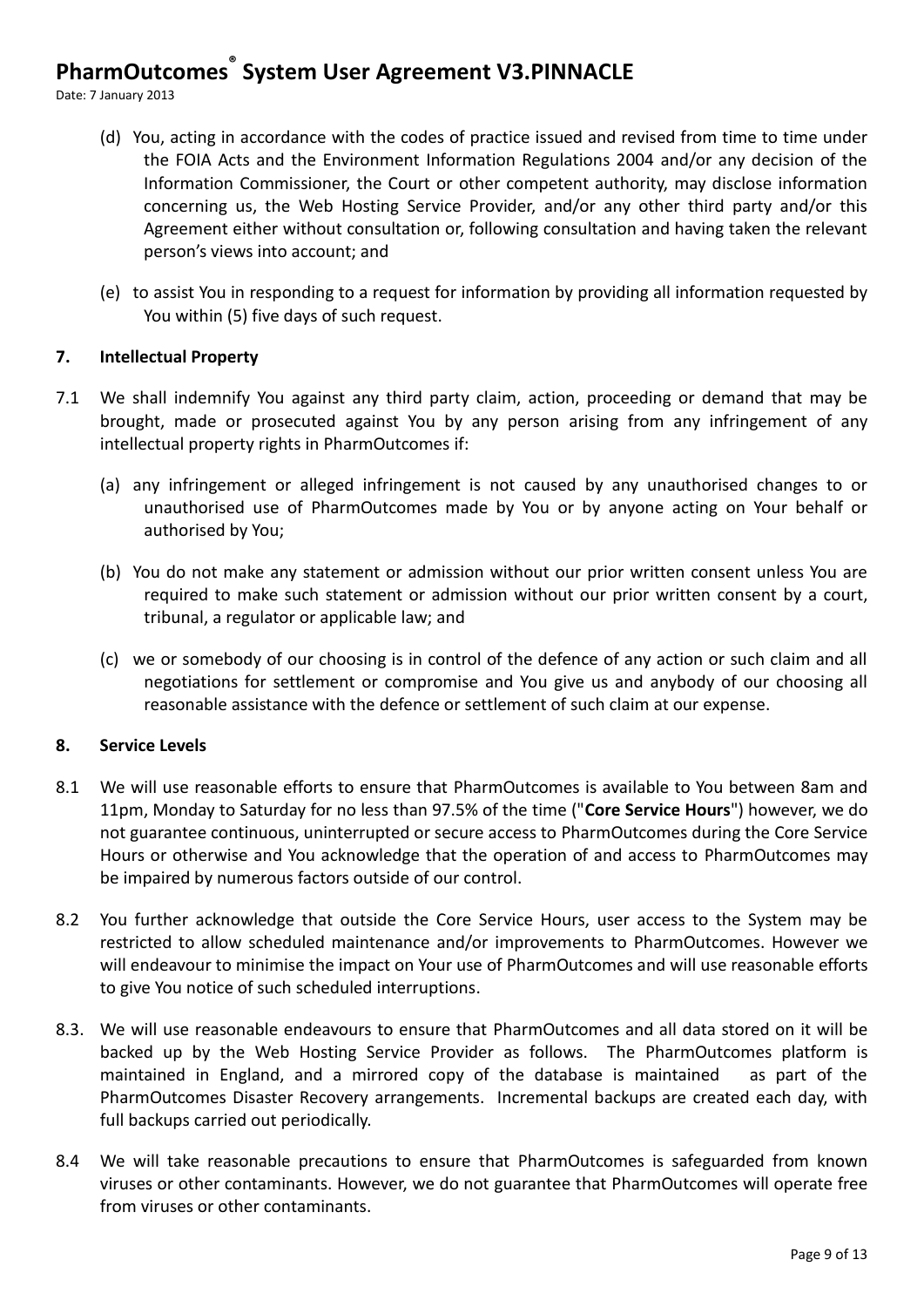Date: 7 January 2013

#### 9. **Limitation of Liability**

- 9.1 We will be liable for direct losses caused by a breach of our obligations under this Agreement subject at all times to the provisions of this clause 9. Pinnacle will be liable for direct losses caused by a breach of its obligations under this Agreement in relation to the PharmOutcomes system hosted on www.pharmoutcomes.org.uk.
- 9.2 Nothing in this User Agreement shall limit or exclude any party's liability for fraudulent misrepresentation, or for death or personal injury resulting from negligence or the negligence of our agents or subcontractors.
- 9.3 Subject at all times to clause 9.2:
	- (a) neither You nor we will be liable for:
		- i. any loss of revenues; loss of profits; loss of contracts; loss of business or anticipated savings; loss of goodwill or reputation; in each case, whether such loss is directly or indirectly arising; or
		- ii. any special, indirect or consequential damages arising in any way out of or in connection with this User Agreement;
		- iii. for the acts or omissions of providers of telecommunications services or for faults in or failures of their networks and equipment (including without limitation liability arising as a result of negligence, breach of statutory duty or otherwise); or
	- (b) we will not be liable for any loss or damage caused by the inaccuracy of Your Information or information provided by any third parties for use in PharmOutcomes, including but not limited to information provided by commissioners;

and

(c) our total aggregate liability in relation to provision of PharmOutcomes or otherwise arising in connection with the performance or contemplated performance of this User Agreement, whether arising in contract, tort (including negligence), breach of statutory duty, misrepresentation, restitution or otherwise howsoever, shall be limited to £1000.

#### **10. Indemnity**

10.1 You shall indemnify and hold us and (as applicable) our affiliates, officers, agents, sub-contractors and employees, harmless from any loss, claim, damage, liability or demand (including without limitation reasonable legal fees, charges and expenses) which we or any such persons may incur arising out of or in connection with any act or omission by You under this User Agreement (which for the avoidance of doubt shall include any act or omission by System User in breach of the terms of this User Agreement), or Your violation of any law or the rights of a third party.

#### **11. Term, Termination and Consequences of Termination**

11.1 This User Agreement shall commence on the date on which You accept these terms and conditions and shall continue automatically unless this Agreement is terminated by us giving You or You giving us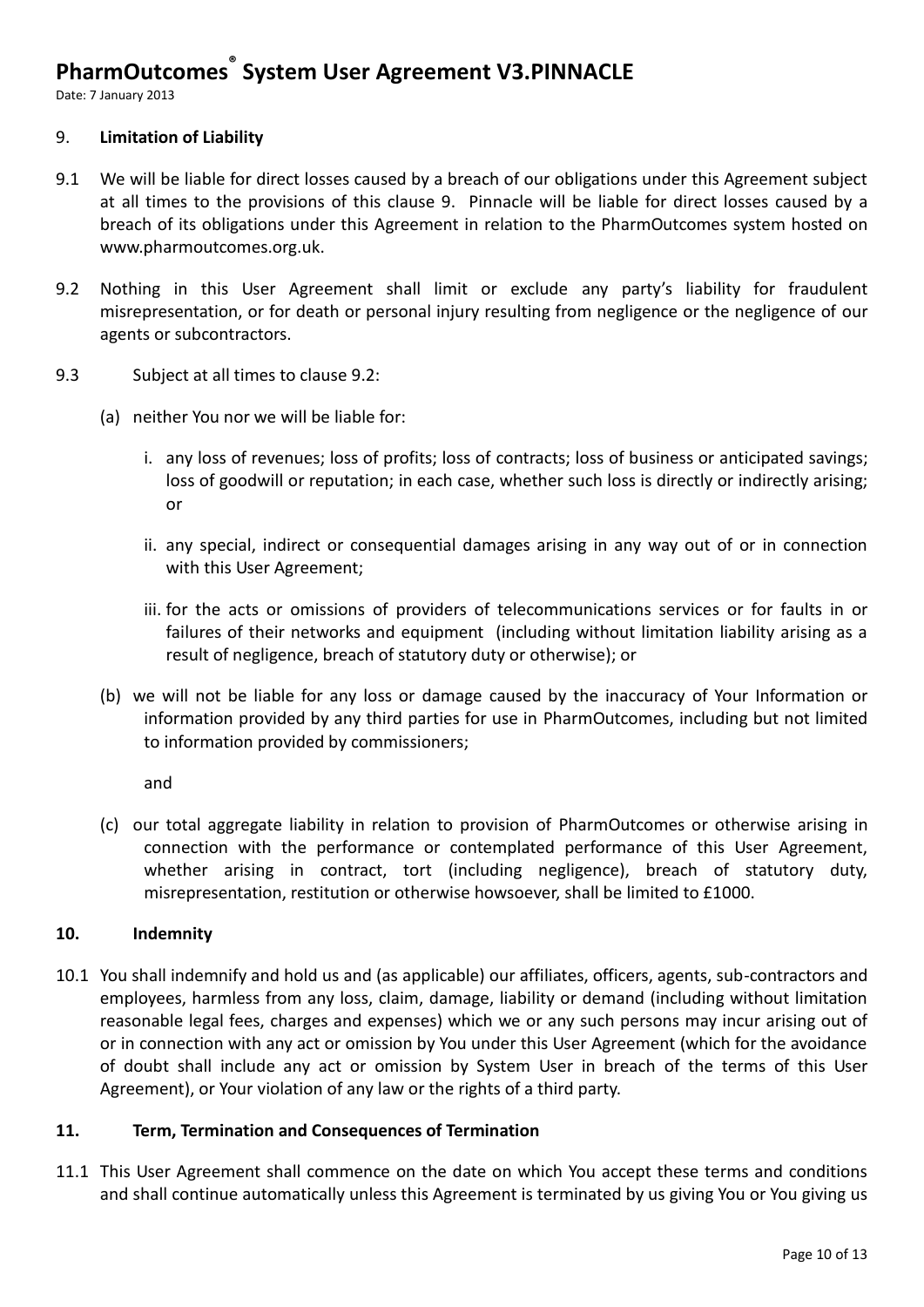Date: 7 January 2013

not less than 90 days written notice, such termination to take effect on expiry of the notice, unless terminated in accordance with the remaining provisions of this clause.

- 11.2 This User Agreement may be terminated:
	- (a) immediately by a party if the other party commits any breach of any material term of this User Agreement or repeatedly breaches any obligation of this User Agreement which, in the case of a breach capable of being remedied, shall not have been remedied within 30 days of a written request by the other party to remedy the same;
	- (b) immediately by written notice from the non defaulting party to the defaulting party if the defaulting party breaches a material provision of this User Agreement and that breach is not capable of being remedied;
	- (c) immediately if the other party shall:
		- i. cease to carry on business;
		- ii. convene a meeting of its creditors; or
		- iii. ceases to be able to pay its debts as they become due;
		- iv. if a proposal shall be made for a voluntary arrangement within Part I of the Insolvency Act 1986;
		- v. a proposal for any other composition scheme or arrangement with or assignment for the benefit of its creditors; or
		- vi. if the other party shall be unable to pay its debts within the meaning of section 123 of the Insolvency Act 1986; or
		- vii. if a trustee, received, administrative receiver, administrator or liquidator or similar office is appointed in respect of the other party all or any part of its business or assets; or
		- viii. if a petition is presented or a meeting is convened for the purpose of considering a resolution or other steps are taken for the winding up of the other party or for the making of an administration order (otherwise than for the purpose of an amalgamation or reconstruction); or
		- ix. if any analogous step is taken in any jurisdiction; or
	- (d) pursuant to clause 12.3.
- 11.3 Any termination of this User Agreement shall be without prejudice to any rights or obligations of either party which shall have accrued before such termination.

#### **12. General**

12.1 **Interpretation**: Headings in the User Agreement are for reference purposes only and in no way define, limit, construe or describe the scope or extent of the applicable clauses.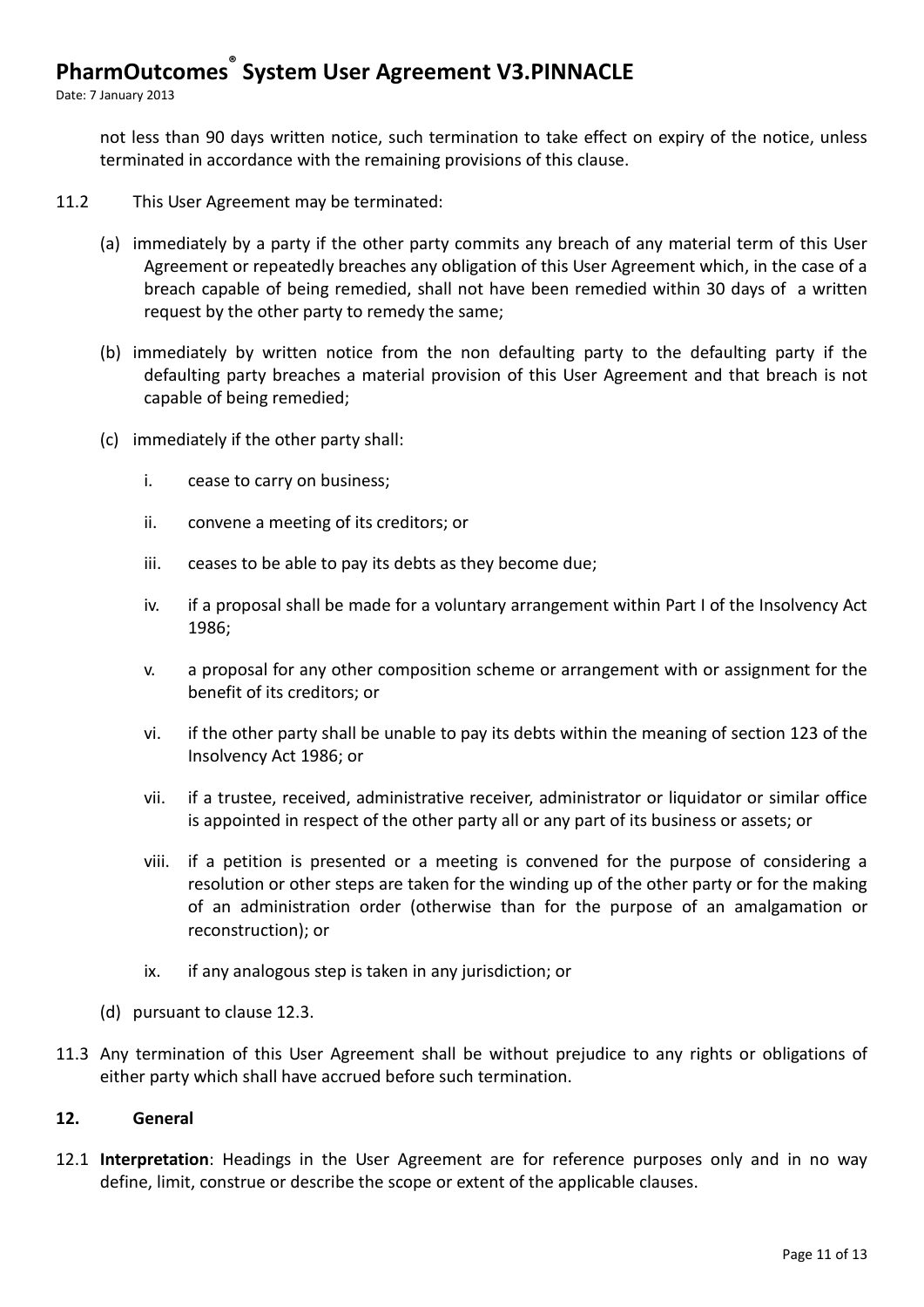Date: 7 January 2013

- 12.2 **Entire Agreement:** This User Agreement constitutes the entire agreement and understanding of the parties and supersedes any previous agreement between the parties relating to the subject matter of this User Agreement. Each of the parties acknowledges and agrees that in entering into this User Agreement it does not rely on, and shall have no remedy in respect of, any statement, representation, warranty or understanding (whether negligently made or not) of any person (whether party to this agreement or not) other than as expressly set out in this User Agreement. The only remedy available to it for breach of the agreement shall be for breach of contract under the terms of this User Agreement.
- 12.3 **Amendments**: We may amend this User Agreement at any time by giving You notice ("**Notice**") by either e-mail to the Primary User if You have provided Us with a valid email address or by posting the amended User Agreement on the PharmOutcomes, Pinnacle, Healthinfoexchange.org.uk or PSNC web sites. The notice shall specify the date on which the amended User Agreement shall come into force, which shall be not less than 30 days after the posting of the Notice. After an amended User Agreement has come into force, You will be unable to access PharmOutcomes until You have ticked and submitted Your agreement to abide by the terms of use when prompted on the PharmOutcomes logon screen**.** If You fail to accept the amended User Agreement, this User Agreement will terminate with immediate effect and Your access to PharmOutcomes will no longer be permitted.
- 12.4 **Events outside our control**: We will not be liable for any act, event, non-happening, omission or accident beyond our reasonable control and includes in particular (without limitation) the following:
	- (a) embargo, strikes, labour dispute, lock-outs or other industrial action (other than any such events which involve our own staff);
	- (b) civil commotion, riot, invasion, insurrection, terrorist attack or threat of terrorist attack, war (whether declared or not) or threat or preparation for war;
	- (c) illness, fire, explosion, storm, flood, earthquake, subsidence, epidemic, pandemic or any natural disaster, tempest or Act of God;
	- (d) impossibility of the use of railways, shipping, aircraft, motor transport or other means of public or private transport;
	- (e) impossibility of the use of public or private telecommunications networks; or
	- (f) the acts, decrees, legislation, regulations or restrictions of any government.

Our performance under this User Agreement is deemed to be suspended for the period that such event outside of our control continues, and the parties will have an extension of time for performance for the duration of that period. We will use our reasonable endeavours to bring such an event to a close or to find a solution by which our obligations under this User Agreement may be performed despite such event occurring.

12.5 **Written Communication and Notices**: Unless otherwise explicitly stated, notices to to Pinnacle must be sent by registered mail to Pinnacle Healthcare Partnership LLP, 1<sup>ST</sup> Floor Weatherwise Building, Well Road, East Cowes, Isle of Wight PO32 6SP. An email or postal address must be included in the correspondence for us to be able to reply (receipt is deemed 24 hours after an email is sent, unless we receive notice that the email address is invalid). In proving the service of any notice, it will be